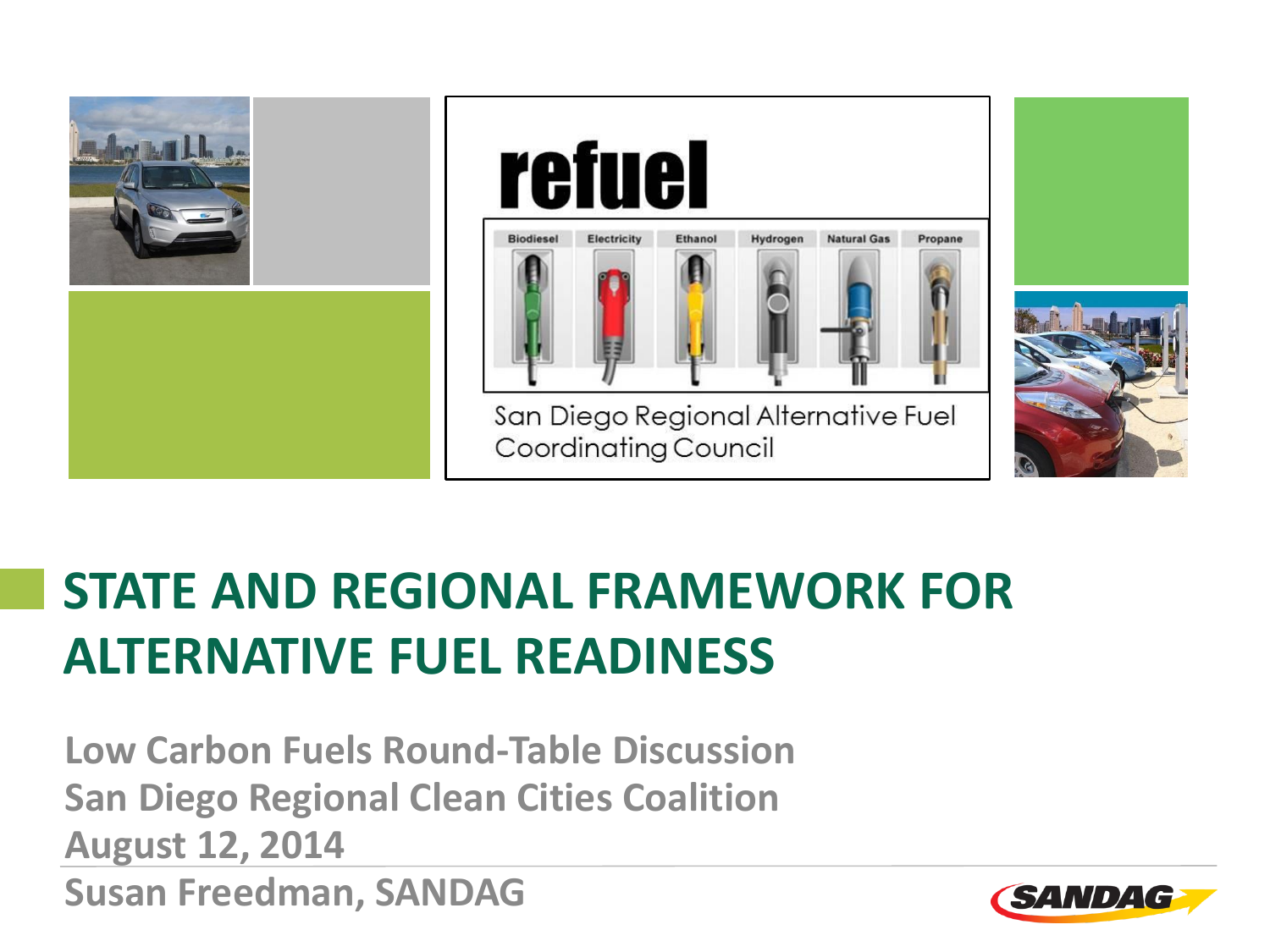#### **Policy Drivers: California set 2020 and 2050 Greenhouse Gas (GHG) Reduction Goals**

- **Executive Order S-3-05 set** two statewide goals
	- Return to 1990 GHG levels by 2020
	- Reduce 80% below 1990 by 2050
- Assembly Bill 32 (2006)
	- Set the 2020 reduction target into law
	- CARB to prepare scoping plan

#### Greenhouse Gas Inventory for the San Diego Region 2012



*Source: Energy Policy Initiatives Center (EPIC) at USD*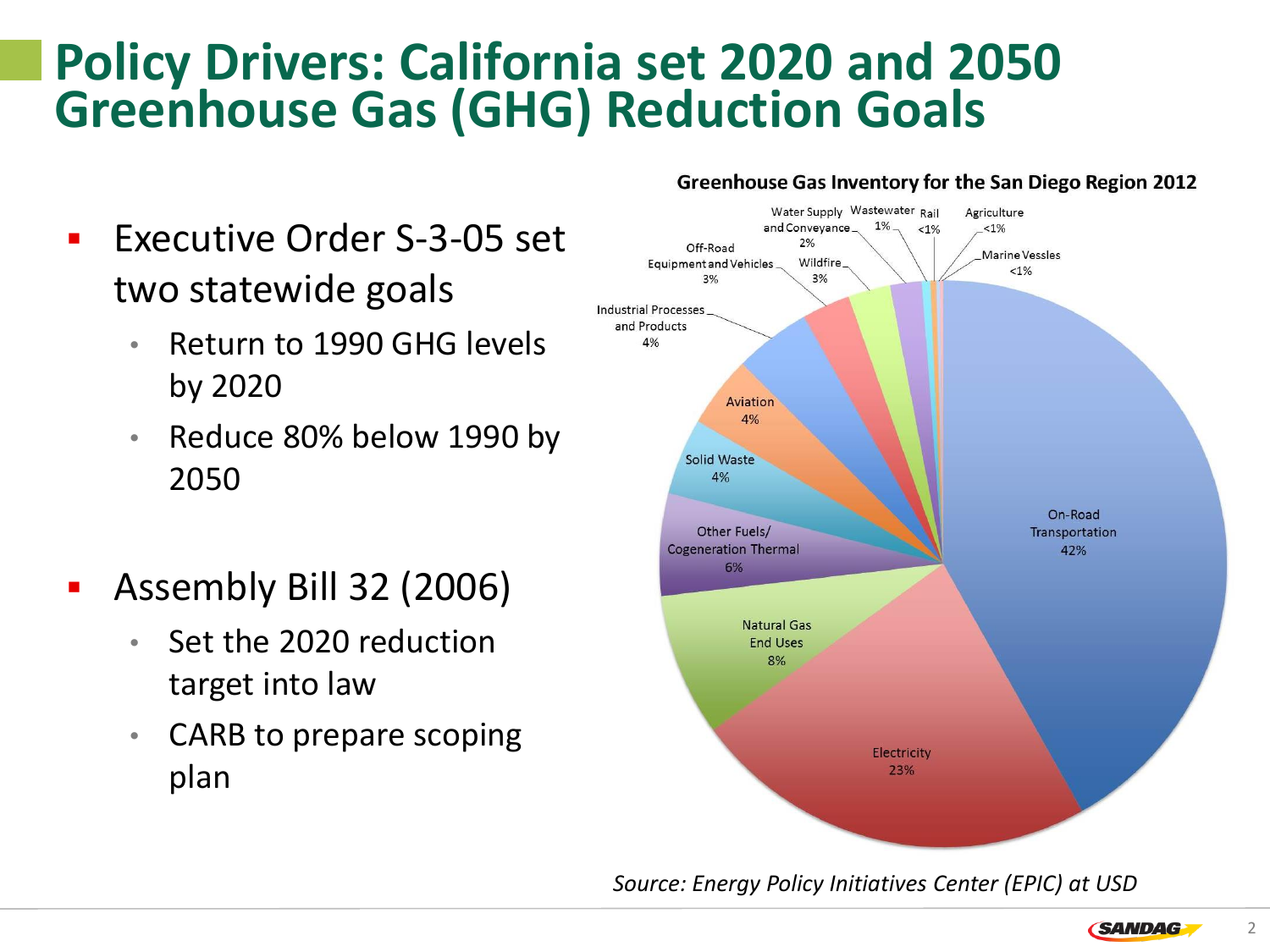### **State and Local Roles re: Alternative Fuel Use**

#### State

- Vehicle emissions standards
- Grants, rebates and loans by vehicle type
- Low Carbon Fuel Standard

# SANDAG

- Regional forum for readiness planning
- EV charging at transit facilities
- Energy Roadmap fleet assessments
- Local Governments
	- Facilitate infrastructure installations
	- Integrate alternative fuels into fleets

3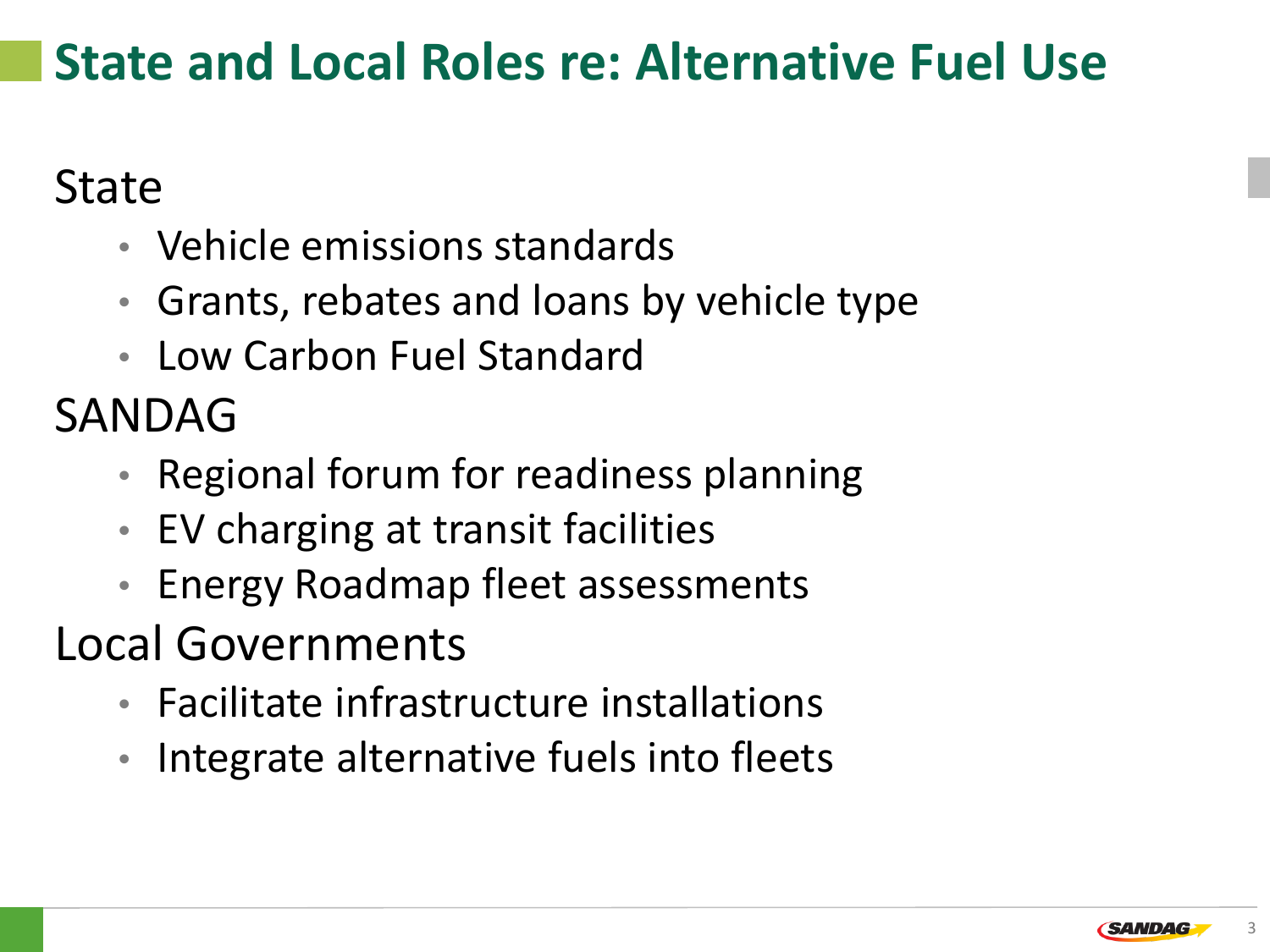# **refuel**



*Local venue launching fall 2014*

San Diego Regional Alternative Fuel Coordinating Council

- Convene a forum for regional stakeholder engagement
- Conduct regional alternative fuel assessment
- Prepare sector-specific Alternative Fuel Toolkits
- Develop San Diego Regional Alternative Fuel Readiness Plan





**SANDAG**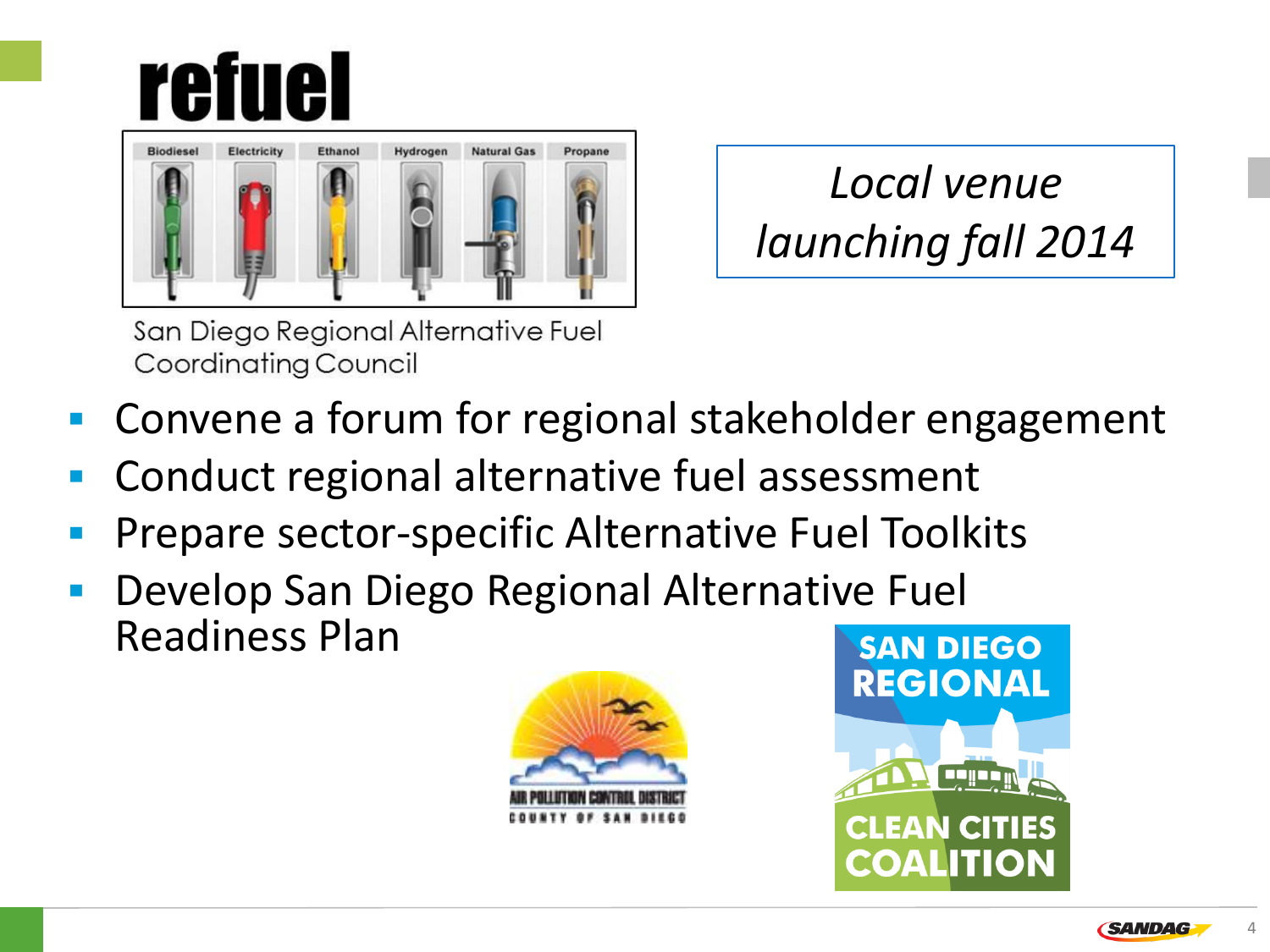### **2050 Forecast of San Diego Regional GHGs**



*Source: Energy Policy Initiatives Center (EPIC) at USD*

5